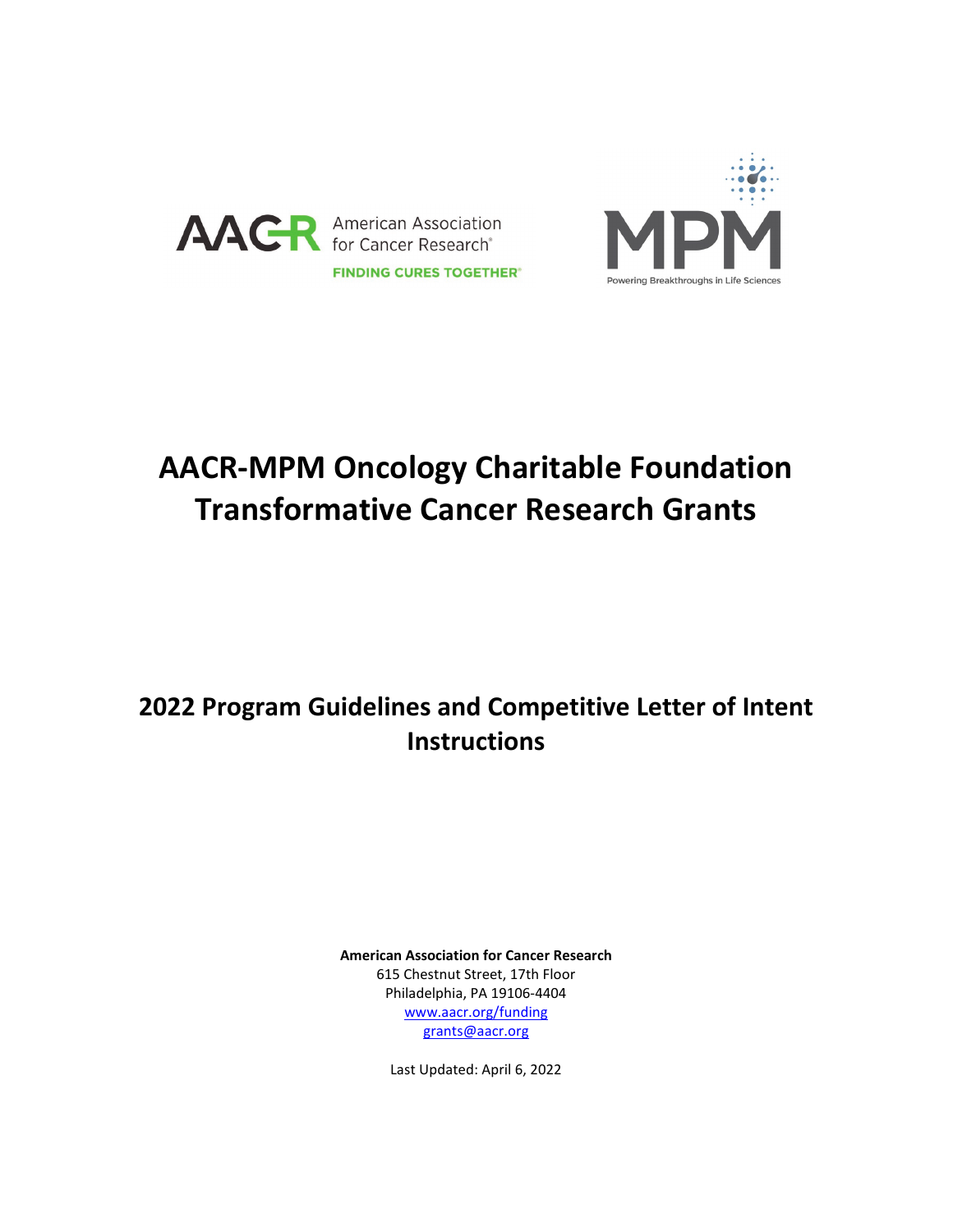## **TABLE OF CONTENTS**

| EVALUATION OF COMPETITIVE LETTERS OF INTENT AND INVITED APPLICATIONS 5 |  |
|------------------------------------------------------------------------|--|
|                                                                        |  |
|                                                                        |  |
|                                                                        |  |
|                                                                        |  |
|                                                                        |  |
|                                                                        |  |
|                                                                        |  |
|                                                                        |  |
|                                                                        |  |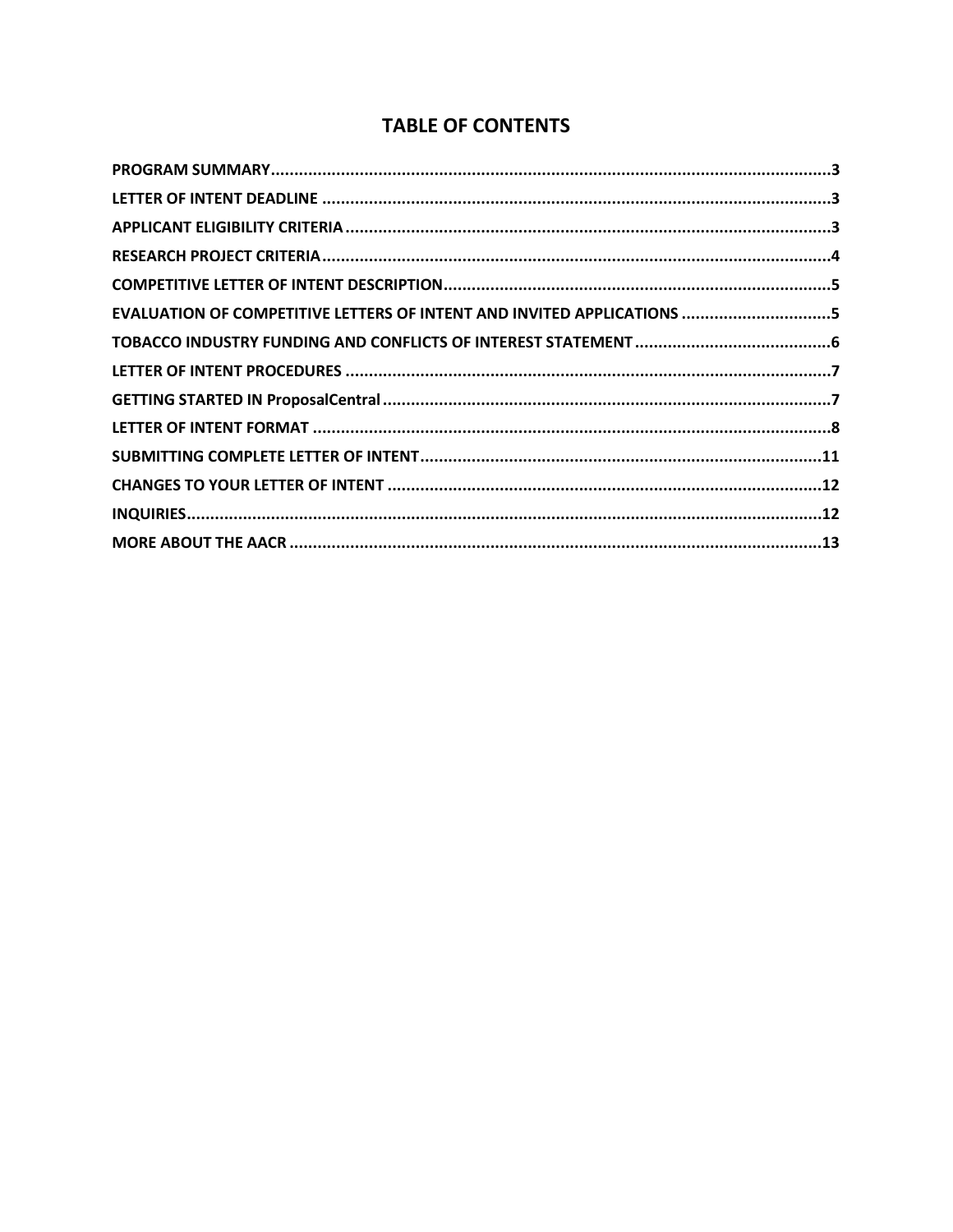AACR-MPM Oncology Charitable Foundation Transformative Cancer Research Grants 2022 Program Guidelines and Competitive Letter of Intent Instructions Page 3 of 13

### **PROGRAM GUIDELINES**

#### <span id="page-2-0"></span>**PROGRAM SUMMARY**

The AACR-MPM Oncology Charitable Foundation Transformative Cancer Research Grants represents a joint effort to stimulate "high-risk, high-reward" research from early- to mid-career investigators. This grant mechanism is intended to promote and support creative, paradigm-shifting cancer research that might not be funded through conventional channels. It is expected that these grants will catalyze significant scientific discoveries that will advance our understanding of cancer and have a potentially transformative impact on future clinical practice.

The grants provide \$400,000 over a two-year period for expenses related to the research project, which may include salary and benefits of the grant recipient and any collaborators (grant recipient/collaborator salaries limited to 25% of the total grant), postdoctoral or clinical research fellows, graduate students (including tuition costs), and research assistants, research/laboratory supplies, equipment, travel applicable to the research project, publication charges for manuscripts that pertain directly to the funded project, and other research expenses. Indirect costs are **not** allowable expenses.

#### <span id="page-2-1"></span>**LETTER OF INTENT DEADLINE**

June 16, 2022 at **1:00 p.m.** U.S. Eastern Time

## **APPLICANTS NOTIFIED OF DECISION STATUS OF LETTER OF INTENT**

August 2022

**FULL APPLICATION DEADLINE** (*for those invited to apply based on the Letter of Intent*) September 30, 2022, at **1:00 p.m.** U.S. Eastern Time

#### **NOTIFICATION OF AWARD**

November 2022

#### **ANNUAL GRANT AWARDS EVENT AT THE AACR ANNUAL MEETING 2023**

April 18, 2023 – Grant recipients must attend the Grants Reception and Dinner to formally accept the grant. Grant funds may be used to support the grantee's registration and attendance at this Annual Meeting.

*In the event of unforeseen scheduling changes the Grants Reception and Dinner, the grantees will be contacted regarding alternative arrangements.*

#### **START OF GRANT TERM**

December 1, 2022

#### <span id="page-2-2"></span>**APPLICANT ELIGIBILITY CRITERIA**

Applicants must have a doctoral degree (including PhD, MD, MD/PhD, or equivalent) in a related field and not currently be a candidate for a further doctoral degree.

At the start of the grant term on December 1, 2022, applicants must:

• Hold an appointment at the rank of assistant or associate professor.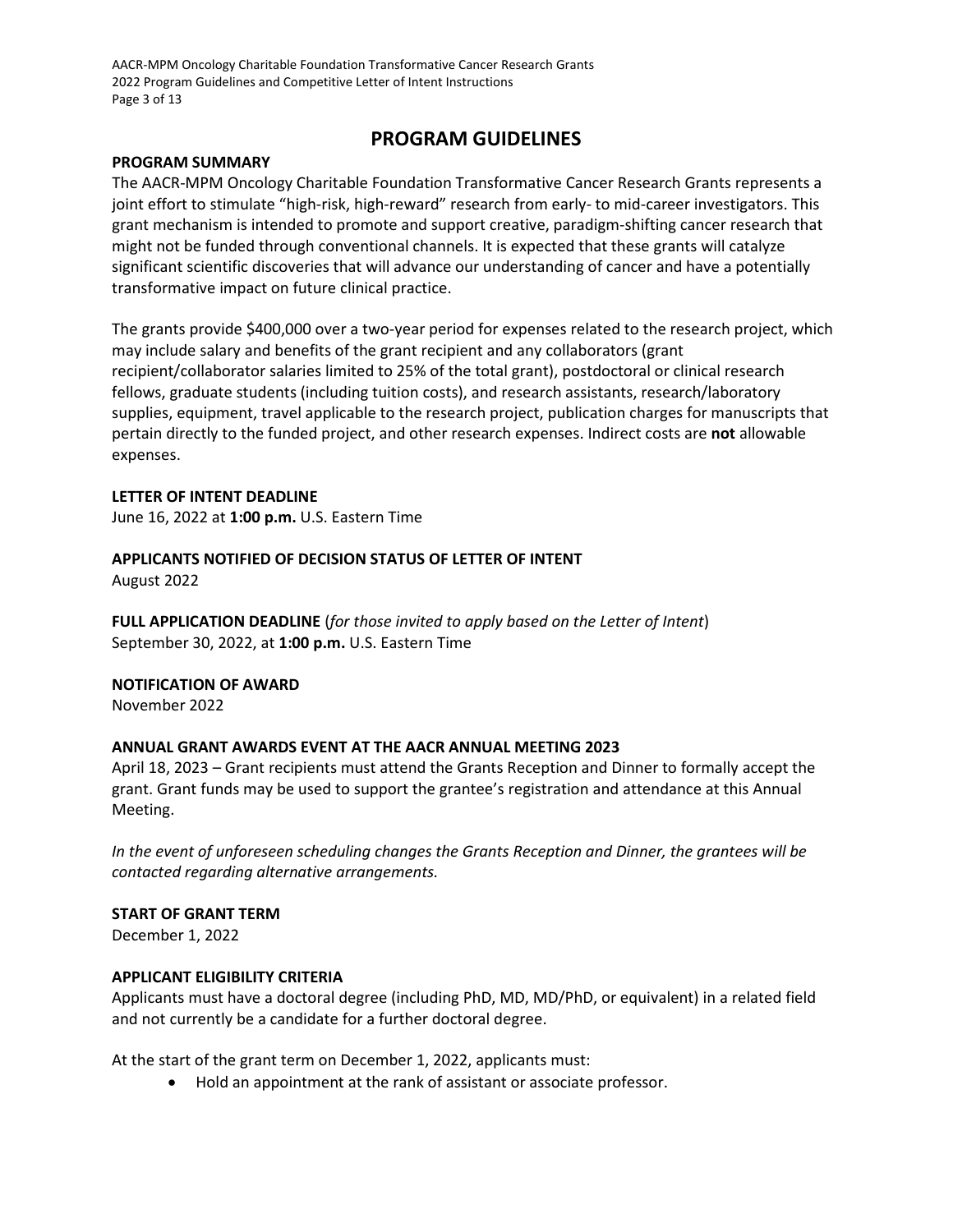- $\circ$  If eligibility is based on a future position, the position must be confirmed at the time of submission, and CANNOT be contingent upon receiving this grant.
- $\circ$  If the future position is at a different institution than the applicant's current institution, the applicant must contact the AACR's Scientific Review and Grants Administration Department (the AACR's SRGA) a[t grants@aacr.org](mailto:grants@aacr.org) **before** submitting their Letter of Intent for information on additional verification materials/signatures that may be required.
- Work at an academic, medical, or research institution anywhere in the world.
	- $\circ$  There are no citizenship or geographic requirements. However, by submitting a Letter of Intent for this grant, an applicant applying from an institution located in a country in which they are not a citizen or a permanent resident assures that their visa status will provide sufficient time to complete the project and grant term at the institution from which they applied.

Applicants must be AACR **Active** members. Nonmembers interested in this grant opportunity must submit a satisfactory application for AACR Active membership by the application deadline. **Nonmembers** can apply for membershi[p online.](https://myaacr.aacr.org/) Please review the [Membership Categories](https://www.aacr.org/professionals/membership/become-a-member/membership-categories/) for the category that best fits your qualifications. **Members** can renew their membership through [myAACR](https://myaacr.aacr.org/) to bring their membership current. You will need your logon (email address) and password to access the member portal. If you require assistance logging in, please submit a help form. **Lapsed** members must be members in good standing by the application deadline and should contact the Membership Department at [membership@aacr.org](mailto:membership@aacr.org) for assistance.

Investigators may submit only **one** Letter of Intent for the AACR-MPM Oncology Charitable Foundation Transformative Cancer Research Grant but may concurrently apply for other AACR grants. Current AACR Grantees may apply, but must be up to date with all reporting requirements to be considered eligible.

#### **Any individual who currently holds an active AACR-MPM Oncology Charitable Foundation Transformative Cancer Research Grant is not eligible.**

Employees or subcontractors of a U.S. government entity or for-profit private industry are not eligible.

Postdoctoral or clinical research fellows or the equivalent who are working under the auspices of a scientific mentor are not eligible to apply. Qualified fellows are invited to apply for an AACR Fellowship.

All applicants with questions about eligibility must contact the AACR's SRGA a[t grants@aacr.org,](mailto:grants@aacr.org) **before** submitting a Letter of Intent.

#### <span id="page-3-0"></span>**RESEARCH PROJECT CRITERIA**

The proposed research must represent a highly innovative approach to a major problem or challenge in cancer research. The funded projects are expected to catalyze important advances in cancer research, and should have a potentially transformative impact on future clinical practice. The research can be in any area of basic, translational, or clinical research.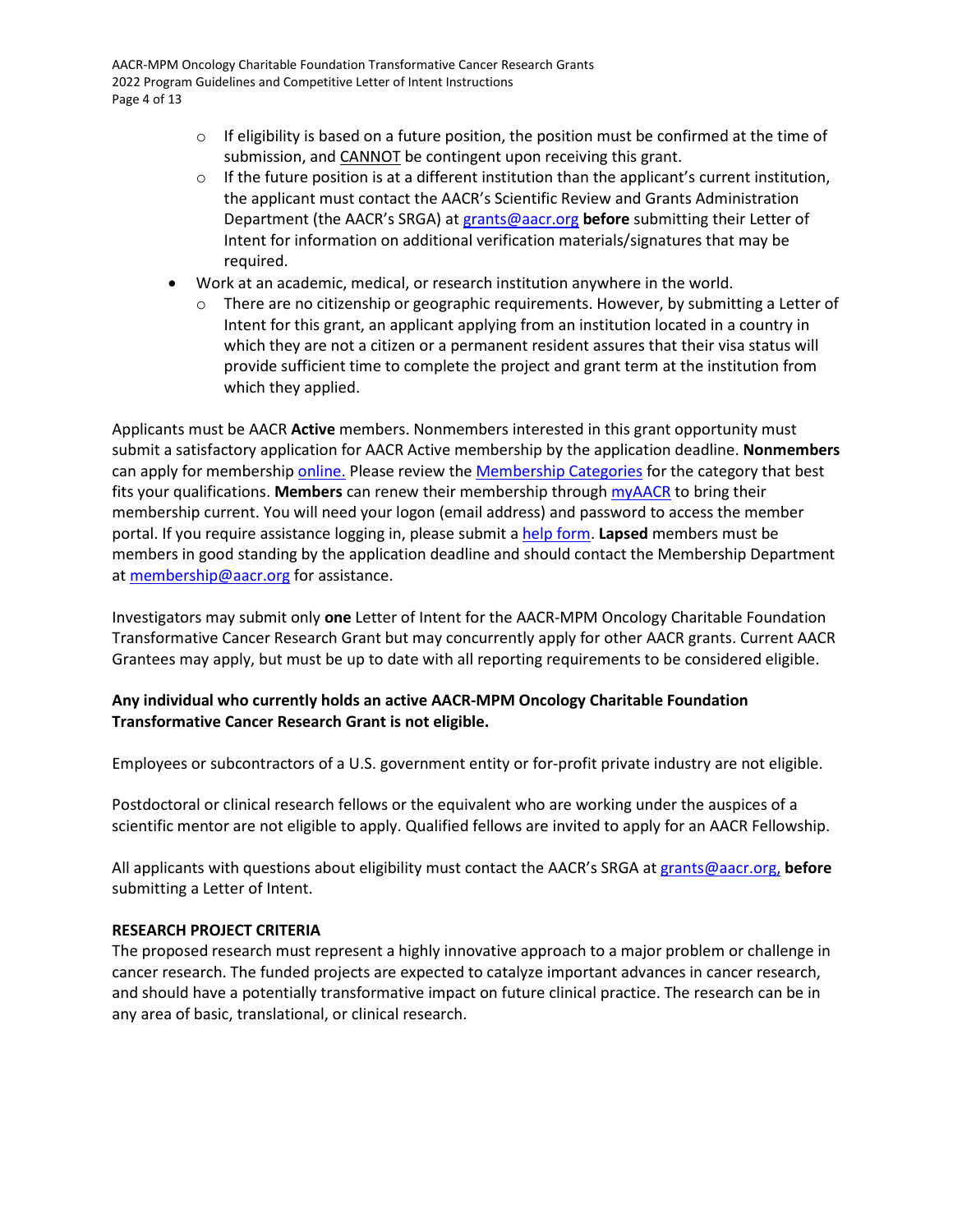AACR-MPM Oncology Charitable Foundation Transformative Cancer Research Grants 2022 Program Guidelines and Competitive Letter of Intent Instructions Page 5 of 13

#### <span id="page-4-0"></span>**COMPETITIVE LETTER OF INTENT DESCRIPTION**

An AACR Competitive Letter of Intent is an application tool designed to identify the projects with the greatest scientific potential and alignment with the Program Guidelines without requiring applicants to first submit a full application. A Letter of Intent is not written as *correspondence* to the Scientific Review Committee, but instead follows a prescribed template that gathers information summarizing the proposed research project. Letters of Intent have also been called "pre-applications," "concept papers," or "letters of inquiry" by other funders.

Letters of Intent are peer reviewed by the AACR-MPM Oncology Charitable Foundation Scientific Advisory Board. A limited number of applicants whose Letters of Intent are deemed most meritorious will be invited by the committee to submit full applications.

The Letter of Intent for the AACR-MPM Oncology Charitable Foundation Transformative Cancer Research Grants is limited to one page and must provide a clear, concise, and comprehensive overview of the proposed work (references do not count against this page limit). Information regarding background, rationale, and innovation of the research idea, and potential impact should be included in the narrative. Relevant references must be attached and are limited to two pages.

The Letter of Intent must be accompanied by:

- Scientific Abstract (limited to 1,000 characters including spaces); the abstract should provide a brief summary of the proposed research project
- Applicant's biographical sketch
- Applicant Checklist

#### <span id="page-4-1"></span>**EVALUATION OF COMPETITIVE LETTERS OF INTENT AND INVITED APPLICATIONS**

The AACR-MPM Scientific Advisory Board will be responsible for the peer review of the Letters of Intent and invited applications. This Board consists of senior laboratory researchers and physician-scientists who are highly respected for their own accomplishments in cancer research and viewed as leaders in the field. *Ad hoc* reviewers may be added, if deemed necessary.

The Committee will consider the following criteria when reviewing the Letters of Intent and invited full applications:

- *Innovation and Significance.* Does the project propose creative, paradigm-shifting cancer research? Is the proposed project of high scientific and technical merit? Is the proposed project of high quality, and what potential does it have to provide groundbreaking and innovative advances in cancer research? How will successful completion of the aims challenge and/or enhance the currents concepts, methods, or technologies used in the field of cancer research? Are the concepts, approaches or methodologies, instrumentation, and/or interventions novel to the field of cancer research?
- *Investigator***.** What training and experience does the applicant possess to ensure successful implementation of the proposed project? Does the applicant have demonstrated capacity to carry out innovative research? Is there evidence that the applicant has made or might make a career commitment to this field?
- *Approach.* Are the overall strategy, design, and methodology well-reasoned and appropriate to accomplish the specific aims of the project within the grant term? Are the potential problems, alternative strategies, and benchmarks for success presented? Is there an appropriate statistical analysis plan in place to rigorously assess the impact of the data? Is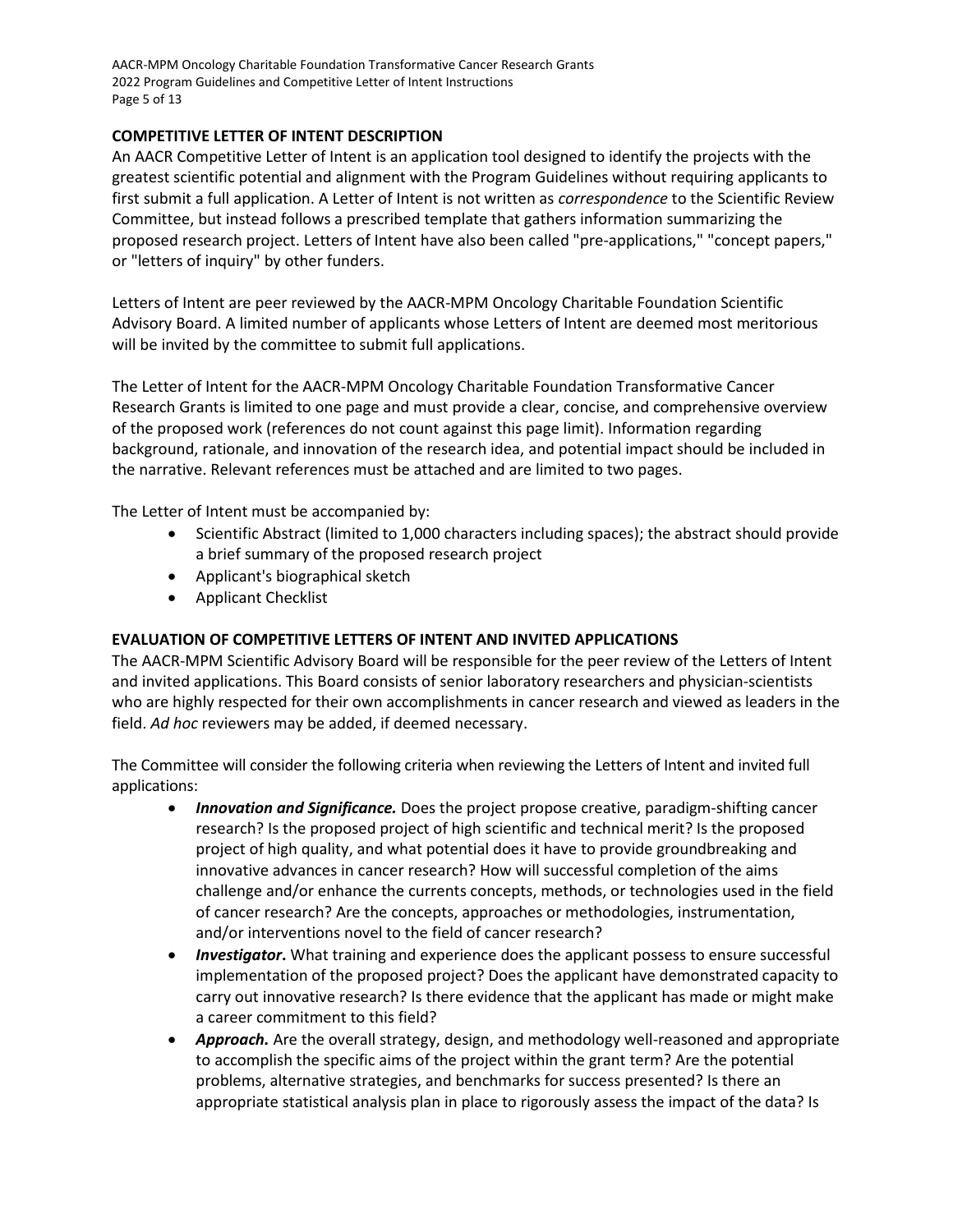the budget justified and reasonable in relation to the proposed project? *(The budget-related question will be used to evaluate only the invited full applications for this opportunity.)*

• *Institutional Environment.* What evidence is provided of institutional commitment for the professional development of the applicant? What support, equipment, and resources will be available to the applicant and is this adequate to successfully complete the proposed project? *(This criterion will be used to evaluate only the invited full applications for this opportunity.)*

The Committee will consider each year's applicants independently, without regard to the topics covered in previously funded proposals or to the institutions of the previous grantees.

#### <span id="page-5-0"></span>**TOBACCO INDUSTRY FUNDING AND CONFLICTS OF INTEREST STATEMENT**

Scientific investigators or health professionals who are funded by the tobacco industry for any research project are not eligible for any AACR grant. Grantees who accept funding from the tobacco industry for any research project during the term of an AACR grant must inform the AACR of such funding, whereupon the AACR grant will immediately be terminated.

Tobacco industry funding is defined for purposes of AACR grant applicants and recipients as money provided or used for all or any of the costs of any research project, including personnel, consumables, equipment, buildings, travel, meetings and conferences, and operating costs for laboratories and offices. It is not defined as money provided or used for meetings or conferences that do not relate to any particular research projects.

Tobacco industry funding includes: funds from a company that is engaged in or has affiliates engaged in the manufacture of tobacco produced for human use; funds in the name of a tobacco brand, whether or not the brand name is used solely for tobacco products; funds from a body set up by the tobacco industry or by one or more companies engaged in the manufacture of tobacco products.

The following do not constitute tobacco industry funding for the purposes of this policy:

- Legacies from tobacco industry investments (unless the names of a tobacco company or cigarette brand are associated with them)
- Funding from a trust or foundation established with assets related to the tobacco industry but no longer having any connection with the tobacco industry even though it may bear a name that (for historical reasons) is associated with the tobacco industry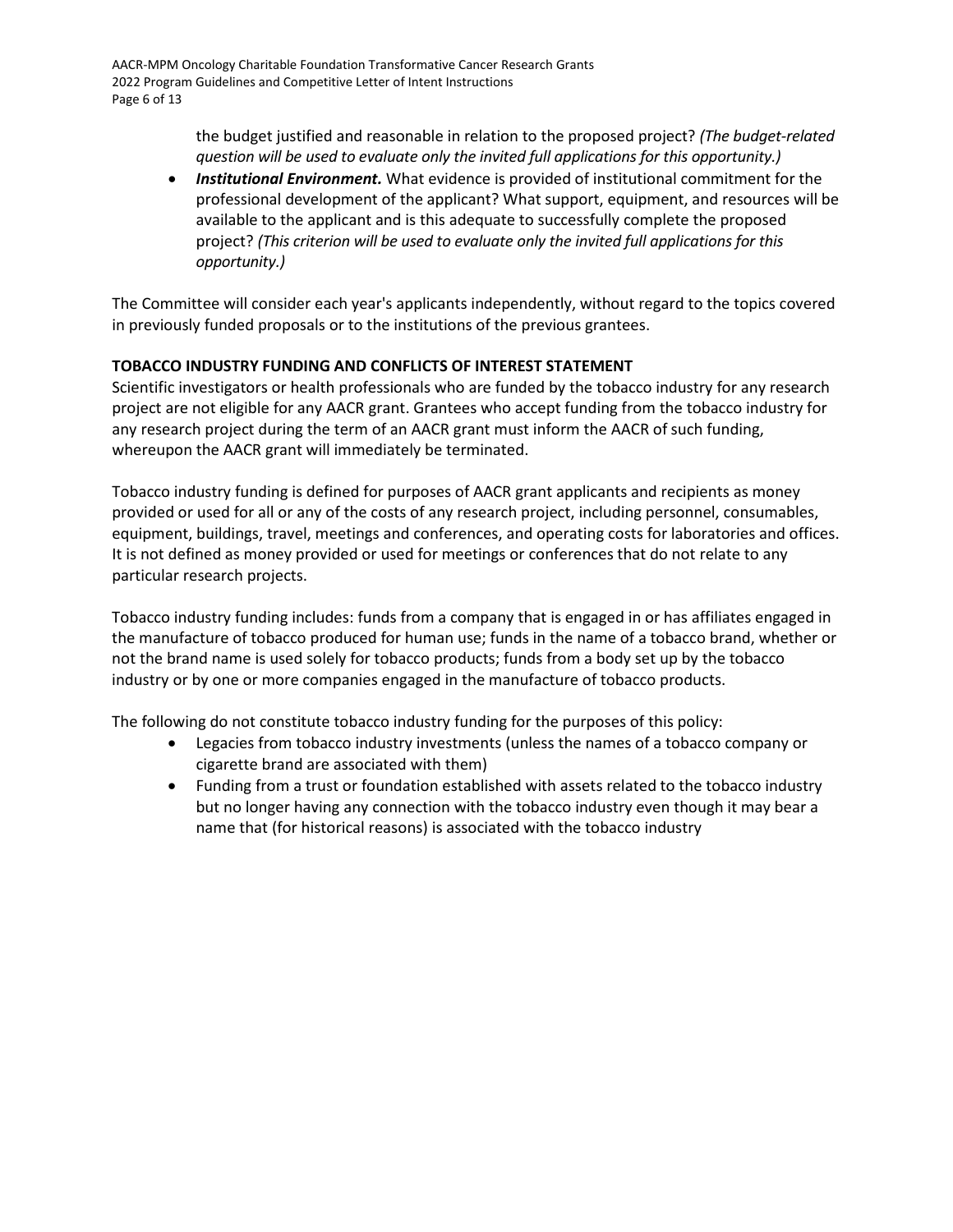AACR-MPM Oncology Charitable Foundation Transformative Cancer Research Grants 2022 Program Guidelines and Competitive Letter of Intent Instructions Page 7 of 13

## **LETTER OF INTENT INSTRUCTIONS**

#### <span id="page-6-0"></span>**LETTER OF INTENT PROCEDURES**

The AACR requires applicants to complete an online Letter of Intent submission by **1:00 p.m.** U.S. Eastern Time on **Thursday, June 16, 2022**, using the ProposalCentral website at [https://proposalcentral.com.](https://proposalcentral.com/)

In order to submit a complete Letter of Intent, applicants need to enter information directly into the online submission platform as well as upload a number of documents. The following instructions provide details about information that needs to be entered and the materials that need to be uploaded. The section numbering corresponds to the Letter of Intent Instructions and the online ProposalCentral Letter of Intent submission platform.

| <b>Information to be Entered Directly</b> | <b>Letter of Intent Instructions</b> |                                |
|-------------------------------------------|--------------------------------------|--------------------------------|
| into ProposalCentral                      | <b>Section</b>                       | <b>ProposalCentral Section</b> |
| Project Title and Acknowledgement of      |                                      |                                |
| Reading the Terms and Conditions          | 1. Title Page                        | 1) Title Page                  |
| Applicant Information                     | 4. Applicant                         | 4) Applicant                   |
| Institution and Contact Information       | 5. Institution & Contacts            | 5) Institution & Contacts      |
| Scientific Abstract                       | 6. Scientific Abstract               | 6) Scientific Abstract         |

|                           | Letter of Intent Instructions   |                                |
|---------------------------|---------------------------------|--------------------------------|
| <b>Templates</b>          | <b>Section</b>                  | <b>ProposalCentral Section</b> |
| Letter of Intent Template | 7.A. Letter of Intent Documents | 7) Letter of Intent Documents  |

|                                 | <b>Letter of Intent Instructions</b> |                                |
|---------------------------------|--------------------------------------|--------------------------------|
| <b>Additional Materials</b>     | <b>Section</b>                       | <b>ProposalCentral Section</b> |
| Applicant's Biographical Sketch | 7.B. Letter of Intent Documents      | 7) Letter of Intent Documents  |
| <b>Applicant Checklist</b>      | 7.C. Letter of Intent Documents      | 7) Letter of Intent Documents  |

|                                   | Letter of Intent Instructions   |                                |
|-----------------------------------|---------------------------------|--------------------------------|
| <b>Required Signatures</b>        | <b>Section</b>                  | <b>ProposalCentral Section</b> |
| <b>Application Signature Page</b> | 7.D. Letter of Intent Documents | 9) Signature Page(s)           |

#### <span id="page-6-1"></span>**GETTING STARTED IN ProposalCentral**

If you are a new user of ProposalCentral, click "Need an account" button and complete the registration process. After logging in, complete your Professional Profile (green tab) before starting a Letter of Intent.

If you are already registered with ProposalCentral, access the site and log in with your Username and Password. If you have forgotten your login information, click on the "Forgot Your Password?" link.

To start a Letter of Intent, select the "Grant Opportunities" tab. A list of grant opportunities will be displayed. The list of applications can be filtered for just this organization by clicking "Filter by Grant Maker" at the top and selecting "American Association for Cancer Research" in the drop-down menu. Find the "**AACR-MPM Oncology Charitable Foundation Transformative Cancer Research Grants**" and click the blue "Apply Now" button in the "Apply" column.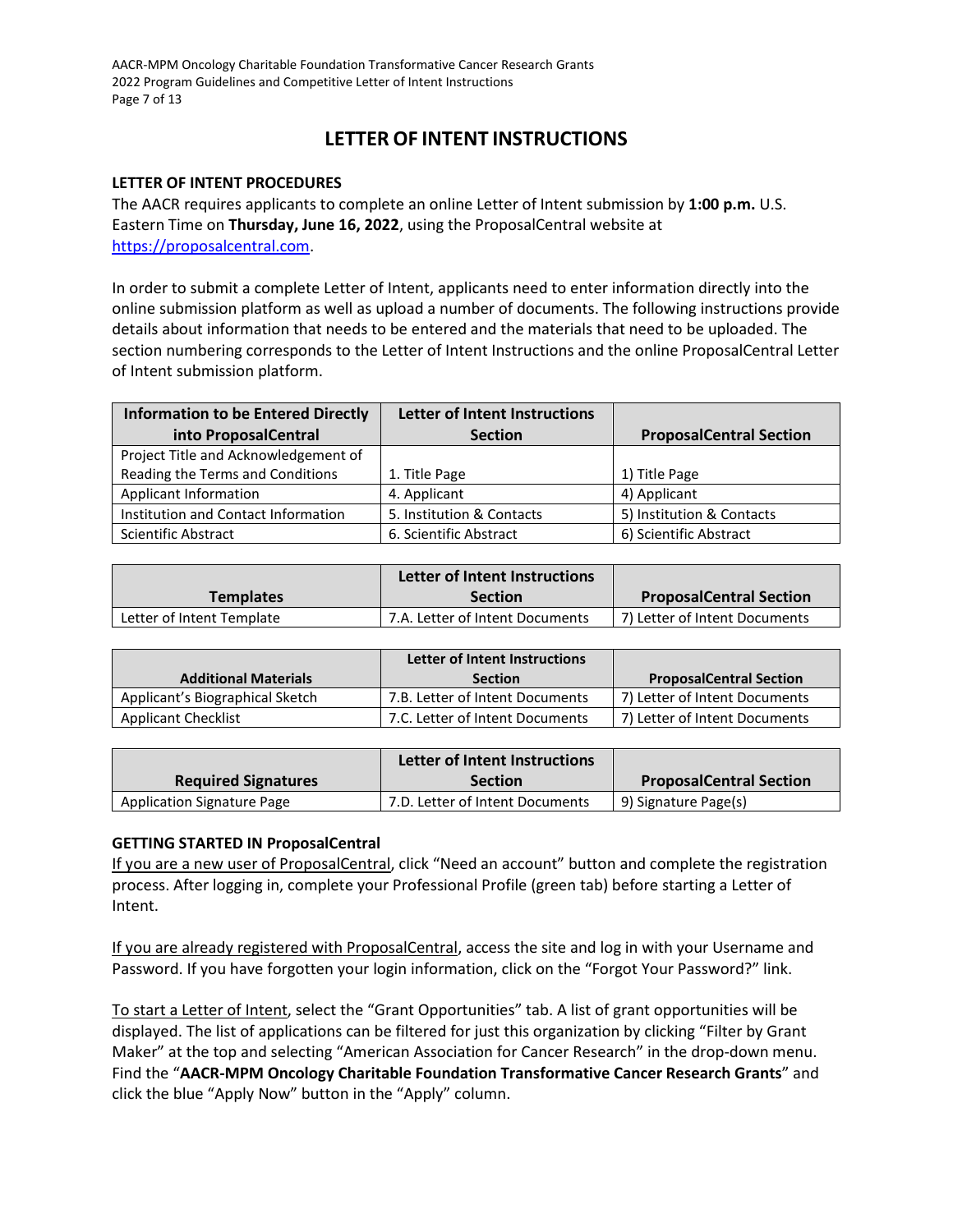AACR-MPM Oncology Charitable Foundation Transformative Cancer Research Grants 2022 Program Guidelines and Competitive Letter of Intent Instructions Page 8 of 13

If you have any difficulties registering, logging in, or creating your Letter of Intent, contact ProposalCentral Customer Support at: 800-875-2562 (Toll-free U.S. and Canada), +1-703-964-5840 (Direct Dial International), or by email at [pcsupport@altum.com.](mailto:pcsupport@altum.com) See the ProposalCentral [FAQ](https://proposalcentral.com/FAQ/FrequentlyAskedQuestions.asp) section, for additional information.

#### <span id="page-7-0"></span>**LETTER OF INTENT FORMAT**

The following information is required to submit a complete Letter of Intent. Numbers correspond to the sections found on the left side of the ProposalCentral website.

**1. TITLE PAGE.** Enter the title of the research project. The title is limited to no more than 75 characters (including spaces). Do not use abbreviations. A project title must be entered **and saved** before additional sections may be accessed.

**Terms and Conditions of the Grant**. In order to ensure that the applicant is informed of the terms and conditions of the grant should they be selected as a recipient, applicant must acknowledge that they have read the Terms and Conditions and have shared them with their institution by typing in their name and date in the box provided.

The terms and conditions of this grant may be modified or amended by the AACR prior to execution of the Grant Agreement. In addition, the grant recipient's institution may only request revisions to sections VII.G.; XII.; XIII.F.; and XIV.A. of the Grant Agreement prior to execution. Only in special circumstances will revisions be considered to sections other than those noted above.

**2. DOWNLOAD TEMPLATES & INSTRUCTIONS**. The Program Guidelines and Competitive Letter of Intent Instructions document, Terms and Conditions, Applicant Checklist, and the Letter of Intent template, can be downloaded from this page. Applicants are required to use the Letter of Intent template.

See Section 7 of the Letter of Intent Instructions for how to complete and upload the template. This Letter of Intent also requires an additional attachment for which a template is not provided (Applicant's Biographical Sketch).

- **3. ENABLE OTHER USERS TO ACCESS THIS PROPOSAL.** Optional.
- **4. APPLICANT.** Enter information for the applicant. Applicants must include their contact information, including e-mail address, phone number, mailing address, and AACR membership information.

Applicants are strongly encouraged to have an ORCID iD and include this identifier with their application.

**5. INSTITUTION & CONTACTS.** Enter information regarding the applicant's institution and signing official.

**NOTE:** For those invited to submit a full application, the application process will require a Letter of Reference from a nominator and endorser (if necessary). A nominator must be the applicant's department chair, division head, or dean. If the nominator is not an active, emeritus, or honorary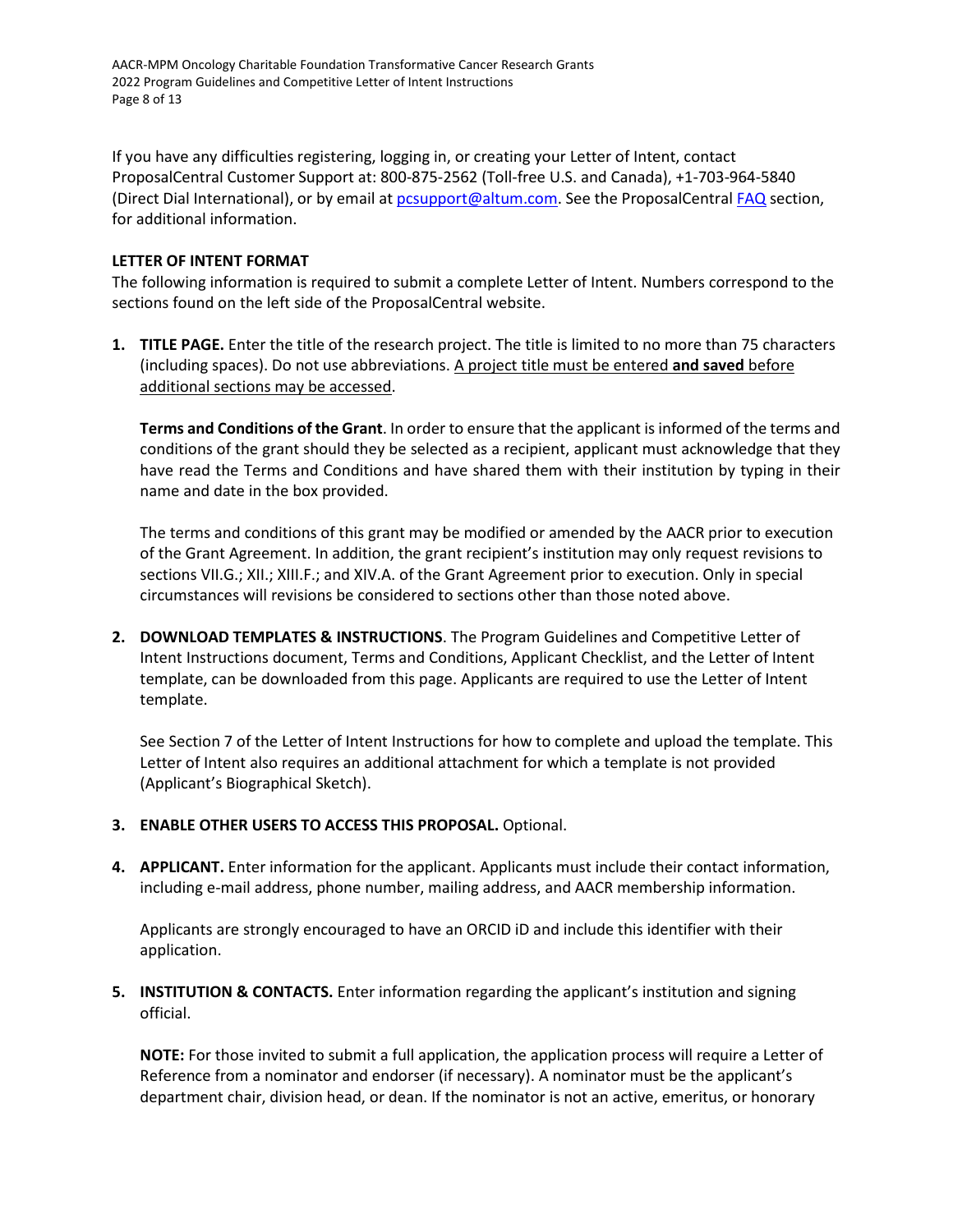member of the AACR, information for an endorser who is an active, emeritus, or honorary member of the AACR must also be provided.

**6. SCIENTIFIC ABSTRACT.** The abstract is limited to 1,000 characters (including spaces) and should provide a brief summary of the proposed research project.

If funded, this Abstract will become public information; therefore, do not include proprietary/confidential information.

From the lists provided, select the research areas that are most applicable to this project (*select no more than two*), select the tumor site that is most applicable to this project (*select only one*), and indicate how you found out about this grant opportunity.

#### **7. LETTER OF INTENT DOCUMENTS.**

*Formatting Instructions.* Applicants must adhere to the following instructions in completing the templates. Failure to observe type size specifications and page limits will result in the return of the Letter of Intent without review.

- Type size. Must use 12-point Times New Roman for the text, and no smaller than 9-point type for figures, legends, and tables.
- Single-spaced text. Single-spacing is acceptable, and space between paragraphs is recommended.
- Margins. The page margins must be no less than 0.75 inches on each side.
- Page numbering. The Narrative must be numbered consecutively; do not use section designations such as "3A" or "3B".
- Tips and techniques for inserting images in documents*.* 
	- o Reduce the file size of documents with images by "inserting" the image (as opposed to "cutting" and "pasting"). Save graphical images as JPG or GIF files. Insert the image into the document by selecting "Insert – Picture – From File" from the MS Word menu.
	- $\circ$  Insert only GIF or JPG graphic files as images in your Word document. Other graphical file formats are either very large or difficult to manipulate in the document.
	- o Do not insert Quick Time or TIFF objects into your document.
	- o Anchor the images you embed in your document.
	- $\circ$  Once you have anchored the inserted image, you can format text to wrap around the image.
	- o Do not edit your images in Word. Use a graphics program.
	- $\circ$  Do not embed your images in tables, text boxes, and other form elements.
	- $\circ$  Do not add annotations over the images in Word. Add annotations to the images in a graphics program.

#### **When a template is provided, the template MUST be used. Prepare and upload the following documents into your application in portable document format (PDF):**

- **A. Letter of Intent.** *Applicants are required to use the Letter of Intent template available from the ProposalCentral website. The information must be presented in this order:*
	- **I. Letter of Intent Narrative.** Limited to one page, including figures and tables. The References section does not count against this page limit. Please provide a clear, concise, and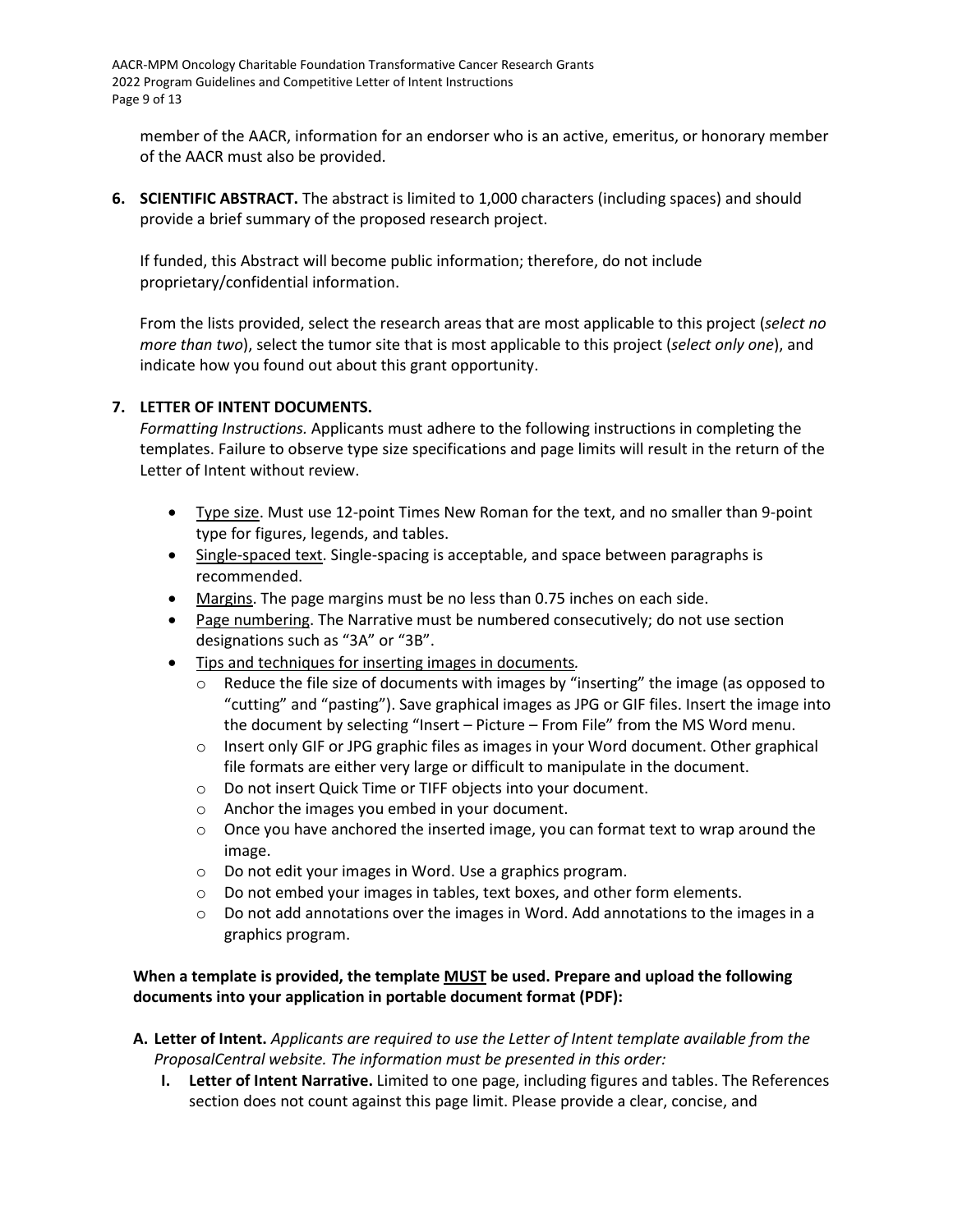comprehensive overview of the proposed work. Include information regarding background, rationale, innovation of the research idea, and the potential impact. The Letter of Intent must be presented in this order and must include these subheadings: (A) Title; (B) Question(s) to be addressed; (C) Background and Rationale; (D) Innovation of the research idea and potential impact; (E) Study design and approach; and (F) Outcomes you hope to achieve.

- **II. References.** Limited to two pages. AACR reference style follows that of the *[Uniform](http://www.nlm.nih.gov/bsd/uniform_requirements.html)  [Requirements for Manuscripts Submitted to Biomedical Journals](http://www.nlm.nih.gov/bsd/uniform_requirements.html)*. Note that the *Uniform Requirements* specify that, for articles with more than six authors, the names of the first six authors must be listed, followed by "et al." For articles with six or fewer authors, all authors must be listed.
- **B. Applicant's Biographical Sketch.** Applicants are required to use the [Non-fellowship Biosketch](https://grants.nih.gov/grants/forms/biosketch-blankformat_exp%2002-28-2023.docx) template available to download from the [NIH's Biosketch Format Pages, Instructions and Samples.](https://grants.nih.gov/grants/forms/biosketch.htm) Please refer to the Instructions and Non-fellowship biosketch sample under **Biographical Sketch Format Page (non-fellowship)**. The biographical sketch must be in English.

**Note:** For those invited to submit a full application, collaborators are allowable. However, co-Principal Investigators are **NOT** permitted. You will have the opportunity to provide Letter(s) of Collaboration and the Biosketch(es) of these collaborators at the full application stage.

**C. Applicant Checklist.** To ensure each applicant's eligibility, the checklist is required for all applicants. The checklist **MUST** be downloaded from the ProposalCentral site, completed, and signed by all required parties. Electronic/digital signatures are permitted. These signatures transmitted by electronic means shall have the same force and effect as original signatures. Please note that if eligibility is based on a future position, the position must be confirmed at the time of application, and CANNOT be contingent upon receiving this grant.

The **signed** Applicant Checklist must be uploaded to your online Letter of Intent in the Letter of Intent Documents section.

**D. Signed Signature Page.** In order to ensure that the applicant and institution have approved the Letter of Intent, applicants must obtain all required signatures on page one of the Signature Pages. Electronic/digital signatures are permitted. These signatures transmitted by electronic means shall have the same force and effect as original signatures. Downloading the Signature Page(s) is described in Section 9 below.

The **signed** Signature Page (with signatures from the applicant and institution's signing official) must be uploaded to your online Letter of Intent in the Letter of Intent Documents section.

**Uploading the attachments into your submission.** Once you have converted your attachments to PDF files, the next step is to upload the files to your online Letter of Intent. *Only PDF attachments are permitted for this Letter of Intent submission.*

- Open your online Letter of Intent and go to the section for attaching files. Click the blue "Attach Files" button.
- Select the appropriate type of attachment from the drop-down list.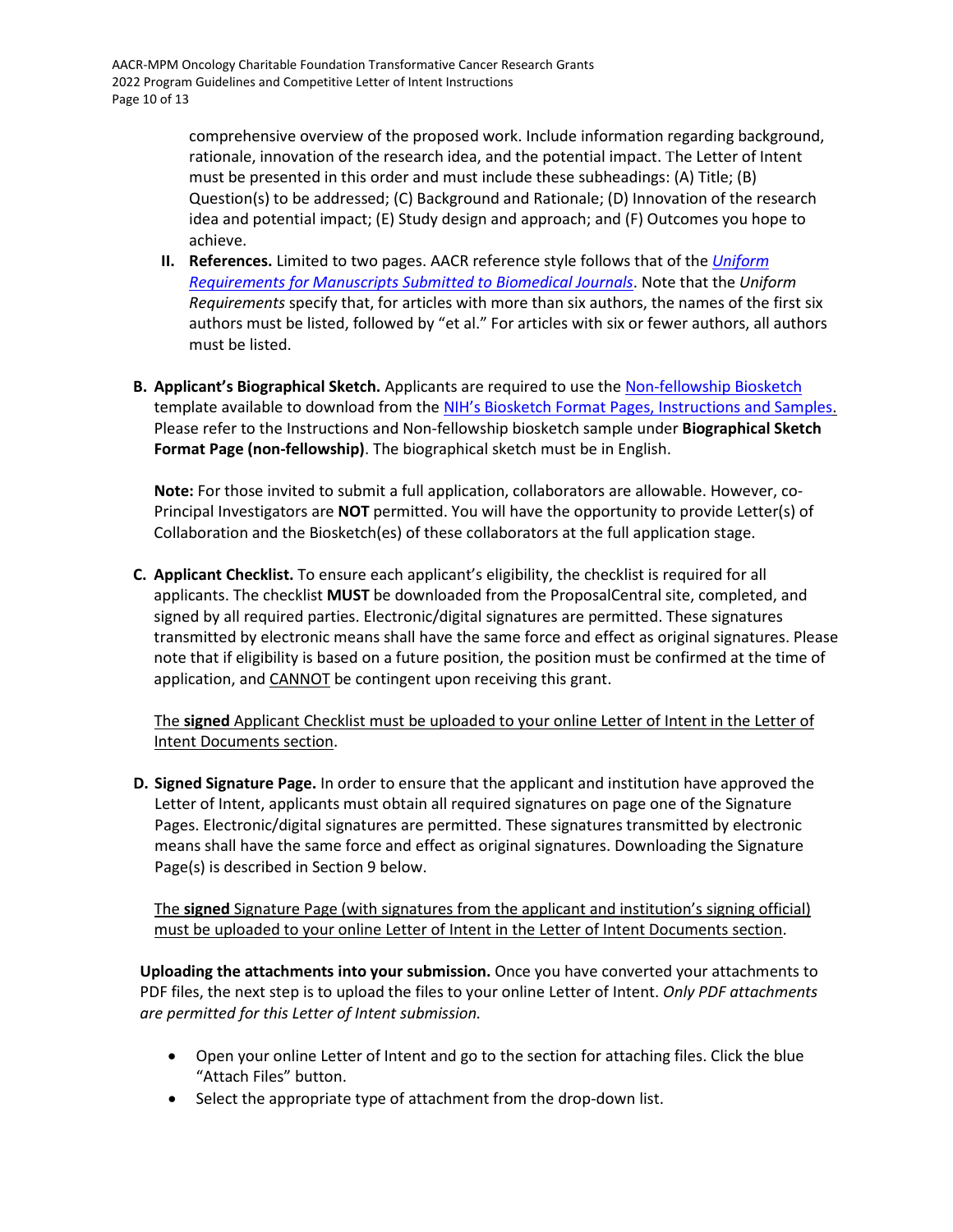AACR-MPM Oncology Charitable Foundation Transformative Cancer Research Grants 2022 Program Guidelines and Competitive Letter of Intent Instructions Page 11 of 13

- Enter your own description of the file in the "Describe Attachment" field.
- Click on the "click here to browse" link to select the file from your computer or drag and drop. Click on the "Upload and Continue" button. You will get a confirmation message on your screen that the file was uploaded successfully. You will also see that your file is now listed in the "Current list of uploaded attachments" section of the screen. Clicking the "Back" or "Upload and Return" button allows you to go back to the main page of this section where the uploaded documents should now be listed. Click the download icon next to the file name to open and view your uploaded documents. To delete the file, click on the trashcan icon to the right under the "Delete" column.

In the section for attachments, all the required attachments are listed in the middle of the screen, just below where you upload your files. This list of required attachments helps you track completion and uploading of your required attachments. Once you upload a required attachment, that attachment type will be removed from the required list and will be displayed in the "Current list of uploaded attachments".

If you wish to modify the attached file, make the revisions to your *original* file on your computer, convert the file to PDF, and use the same process above to attach the new file. **Delete any previously submitted versions of the file before submitting your Letter of Intent.** 

#### <span id="page-10-0"></span>**SUBMITTING COMPLETE LETTER OF INTENT**

- **8. PI DATA SHEET.** This is an automatically populated data sheet based on the applicant's ProposalCentral profile. Information for gender, race, and ethnicity must be provided to the AACR. If fields are not populated, click the "Edit Professional Profile" button in the center of the screen. The applicant must then go to the column on the left side of the screen, select "4) Personal Data for Applications", and enter their gender, race, and ethnicity. The Scientific Review Committee does not receive this information.
- **9. SIGNATURE PAGE(S).** Use the "Print Signature Pages" button to download the Signature Pages. Signatures are only required on the first page. This page can be printed, original signatures obtained, and then uploaded to your online Letter of Intent. Electronic/digital signatures are permitted and shall have the same force and effect as original signatures. Do not upload the Application Contacts, Scientific Abstract, and Applicant Checklist pages with the signed Signature Page.

**NOTE:** Data entered in the online Letter of Intent submission are automatically included in the Signature Pages. The following Signature Page fields will remain blank until the full application process: Dates of Proposed Project, Proposed Budget, Human Subjects, Vertebrate Animals, Recombinant DNA, and Biohazards. If information is missing in the signature pages, it could be because you have not entered the information in one of the online sections **OR** the information is not required for this grant program. If the institution's Employer Identification Number (EIN) is not completed on the Signature Page, please request your institution to provide that information in their ProposalCentral profile.

While the "Print Signature Pages" option allows applicants to download the Signature Page, Application Contacts, and Scientific Abstract, the AACR **strongly encourages** applicants to also use the "Print Signature Pages with Attachments" option. This option can be used if your institution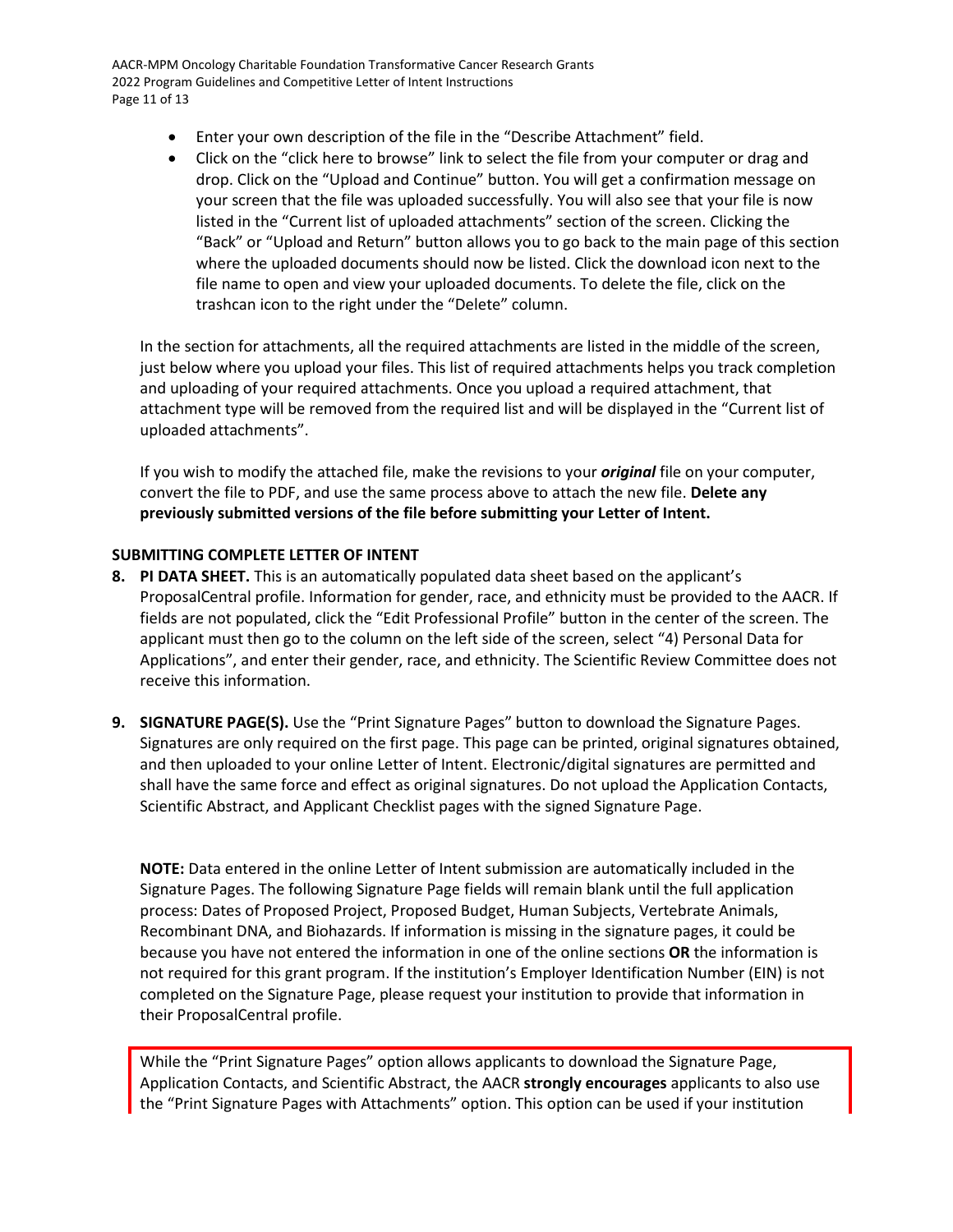AACR-MPM Oncology Charitable Foundation Transformative Cancer Research Grants 2022 Program Guidelines and Competitive Letter of Intent Instructions Page 12 of 13

wishes to review the full Letter of Intent but also should be used by the applicant to ensure that the Scientific Abstract does not cut-off in this view and that your attachments loaded properly.

Excessive spacing in your Scientific Abstract (e.g., line breaks between paragraphs) can cause the abstract to not fully appear in the Signature Page view, even if under the 1,000 character limit. You may want to further edit your Scientific Abstract prior to submission if it does not fully appear. In addition, errors may occur when the uploaded PDF files are assembled by the system. Please check to ensure that all pages of every document included appear in the "Print Signature Pages with Attachments" option. If you are having any issues with this option, please contact ProposalCentral customer support at: 800-875-2562 (Toll-free U.S. and Canada), +1-703-964-5840 (Direct Dial International), or by e-mail t[o pcsupport@altum.com.](mailto:pcsupport@altum.com)

- **10. VALIDATION.** Validate the Letter of Intent on ProposalCentral. This is an essential step. A submission that has not been validated cannot be submitted. "Validate" checks for required data and required attachments. You will not be able to submit if all the required data and attachments have not been provided.
- **11. SUBMIT.** After successfully passing the validate check, click the **"Submit"** button. An e-mail will be sent to you confirming your submission.

Once your Letter of Intent is submitted you may view it by selecting "Submitted" from the "Proposal Status" drop-down menu under the 'Proposals' tab, then clicking the "View" button under the Edit column. The status column will show "Submitted" and the date submitted. You may need to refresh your browser screen after submitting the Letter of Intent to see the updated status.

#### <span id="page-11-0"></span>**CHANGES TO YOUR LETTER OF INTENT**

**Withdrawal of Letter of Intent.** Please advise the AACR promptly, in writing, should you decide to withdraw your Letter of Intent for any reason. Your correspondence must include your name, the grant opportunity to which you applied, the project title, and the reason for withdrawal.

**Change of Address.** Notify the AACR of any changes of address, e-mail, or phone number, following the submission of a Letter of Intent. Include your name and the ProposalCentral identification number. The e-mail address provided with your Letter of Intent will be used for all official communication about your submission including the recipient selection results. Your Professional Profile in ProposalCentral must be kept up to date.

**Change of Institution or Position.** If you change your institution or professional position, contact the AACR to determine whether your Letter of Intent is still eligible for review.

#### <span id="page-11-1"></span>**INQUIRIES**

Inquiries or technical issues regarding ProposalCentral and the online application process should be directed to customer support at: 800-875-2562 (Toll-free U.S. and Canada), +1-703-964-5840 (Direct Dial International), or by e-mail to [pcsupport@altum.com.](mailto:pcsupport@altum.com)

Inquiries about the program guidelines, eligibility requirements, and Letter of Intent materials can be directed to the AACR's Scientific Review and Grants Administration department at [grants@aacr.org.](mailto:grants@aacr.org)